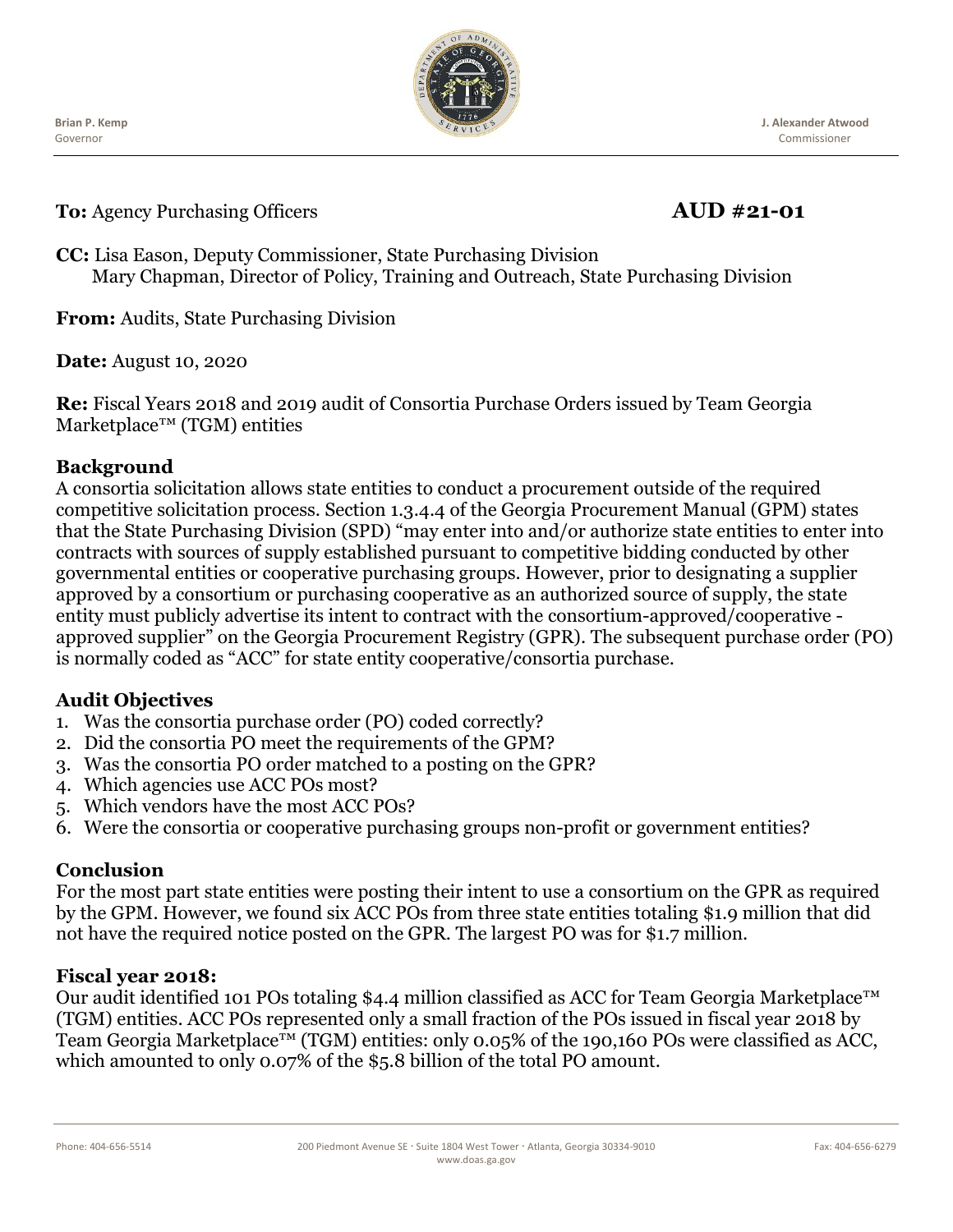Of the 101 POs classified as ACC we found:

- Seventy-three POs (72%) totaling \$4.0 million required a notice to be posted to the GPR. Of these 73 POs:
	- o Sixty-seven POs (92%) totaling \$2.1 million were traced to a posting (15 different postings) on the GPR.
	- o Six POs (8%) totaling \$1.9 million did not have a required posting.
- Seventeen POs (17%) totaling \$266,197, were for items that were exempt from the State Purchasing Act or purchased by state entities, which were exempt from the State Purchasing Act. Consequently, these exempt purchases did not require a notice to be posted on the GPR.
- Eight POs (8%) totaling \$70,352, were for purchases less than \$25,000, which do not require a posting on the GPR.
- Three POs (3%) totaling \$13,253, were miscoded as ACC. These POs should have been coded as a state entity contract with the purchase type code of "AC".

Other issues noted in a review of the 13 postings<sup>1</sup> to the GPR were the following:

- 1. There was one instance where the Notice of Award (NOA) was posted before the Notice of Intent to Award (NOIA). This was a posting for an award totaling \$132,134.
- 2. Four of the 13 postings did not use the suggested language from table 1.8 of the GPM. In all four cases there was no reference in the posting that a consortium was being used; however, in all four cases, form SPD-NI007 Notice of Intent to Utilize Consortium or Cooperative Agreement was posted to the event.
- 3. There was one instance where the required form SPD-A005 Notice of Award (NOA) was not posted to the event on the GPR. This was a posting for an award totaling \$100,000.

In fiscal year 2018 only 11 state entities<sup>2</sup> used the ACC purchase type code. These state entities are shown in **Table 1**.

| Fiscal Year 2018 ACC POs by Agency                 |                  |          |  |
|----------------------------------------------------|------------------|----------|--|
| <b>State Entity</b>                                | <b>PO Amount</b> | # of POs |  |
| Public Health, Department of                       | \$2,388,482      | 58       |  |
| Transportation, Department of                      | \$687,468        |          |  |
| Labor, Department of                               | \$353,395        |          |  |
| Human Services, Department of                      | \$271,552        | 2        |  |
| Secretary of State                                 | \$194,485        | 2        |  |
| Corrections, Department of                         | \$144,842        | 5        |  |
| Community Health, Department of                    | \$80,501         |          |  |
| Juvenile Justice, Department of                    | \$77,629         | 2        |  |
| Driver Services, Department of                     | \$12,310         |          |  |
| Wiregrass Georgia Technical College                | \$3,845          |          |  |
| Source: PeopleSoft query TGM_0EPO019D_PO_SPEND_BY_ |                  |          |  |

**Table 1**

<sup>1</sup> Of the 15 postings, two were for purchases less than \$25,000. Purchases less than \$25,000 do not require a posting to the GPR. These two postings were not included in our review.

<sup>&</sup>lt;sup>2</sup> This includes Georgia Correctional Industries (GCI), which is not under our purview. GCI issued 16 POs in the amount of \$164,247.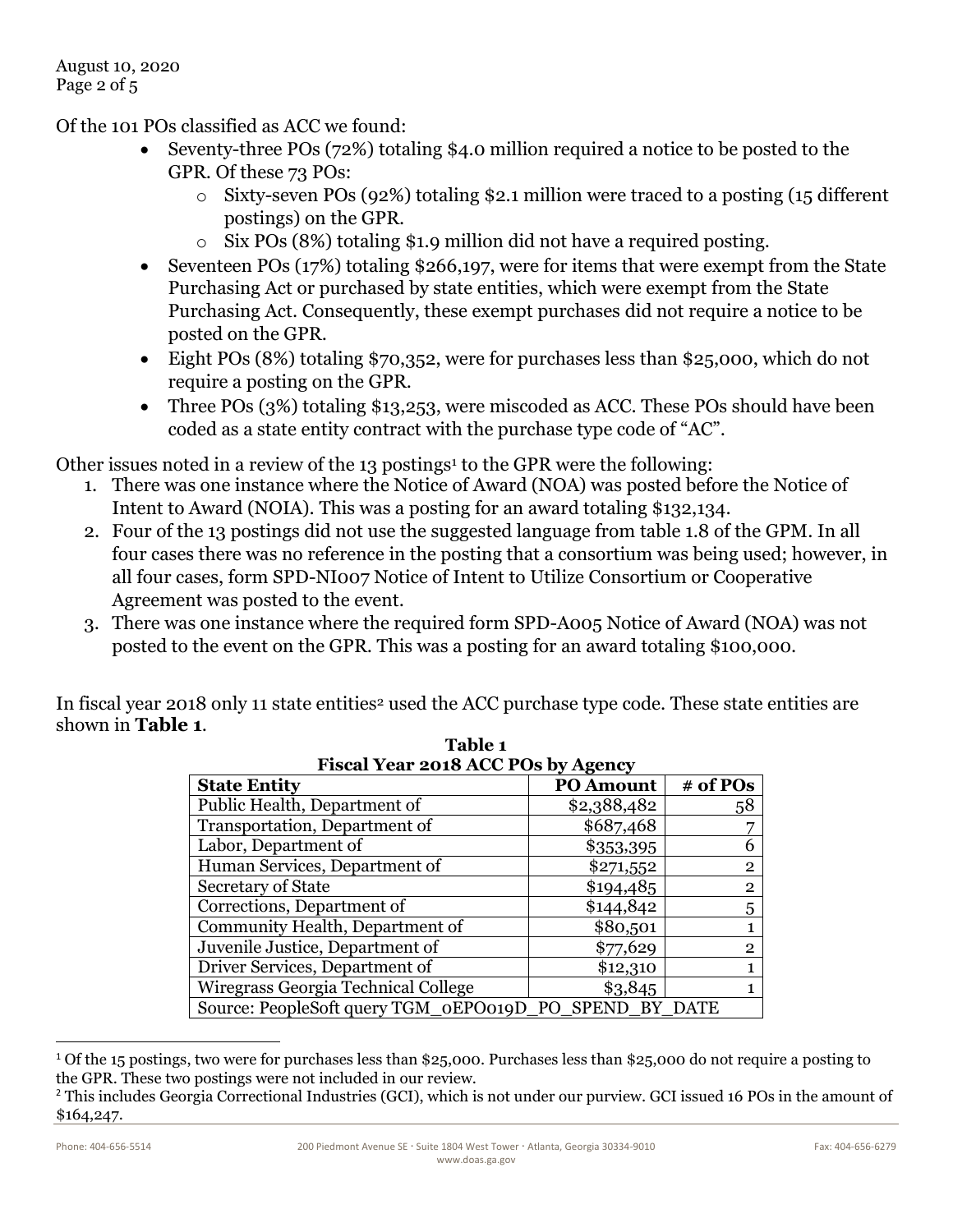The 101 ACC POs were distributed across 29 different vendors. The top 10 vendors by PO amount are shown in **Table 2**.

| Fiscal Year 2018 ACC POs by Vendor                     |                  |                |  |
|--------------------------------------------------------|------------------|----------------|--|
| <b>Vendor</b>                                          | <b>PO Amount</b> | $#$ of POs     |  |
| Theracom LLC                                           | \$1,741,580      |                |  |
| Carahsoft Technology Corp                              | \$500,058        | 6              |  |
| Medela Inc                                             | \$318,729        | 50             |  |
| Levi Ray & Shoup Inc                                   | \$286,746        |                |  |
| <b>CDK</b> Enterprises Inc                             | \$227,386        |                |  |
| <b>Cloudburst Security</b>                             | \$194,485        | $\overline{2}$ |  |
| <b>Integrated Commercialization Solutions</b>          | \$184,000        | $\overline{2}$ |  |
| <b>CDW Government LLC</b>                              | \$164,247        | 16             |  |
| Safeware Inc                                           | \$138,652        | 1              |  |
| Haz-Mat DQE                                            | \$101,950        | 1              |  |
| Source: PeopleSoft query TGM_0EPO019D_PO_SPEND_BY_DATE |                  |                |  |

| Table 2                            |  |
|------------------------------------|--|
| iscal Year 2018 ACC POs by Vendor' |  |
|                                    |  |

#### **Fiscal year 2019:**

Our audit identified 150 POs totaling \$10.6 million classified as ACC for Team Georgia Marketplace™ (TGM) entities. ACC POs represented only a small fraction of the POs issued in fiscal year 2019 by TGM entities: only 0.08% of the 181,930 POs were classified as ACC, which amounted to only 0.16% of the \$6.7 billion of the total PO amount.

Of the 150 POs classified as ACC we found:

- 123 POs (82%) totaling \$10.1 million required a notice to be posted to the GPR. Of these 123 POs:
	- $\circ$  Eighty POs (67%) totaling \$3.7 million were traced to a posting (27 different solicitations) on the GPR.
	- o Forty-three POs (35%) totaling \$6.1 million did not have a posting.
- Twenty-three POs (15%) totaling \$82,134, were for purchases less than \$25,000, which do not require a posting on the GPR.
- Two POs (1%) totaling \$20,910, were for items that were exempt from the State Purchasing Act or purchased by state entities, which were exempt from the State Purchasing Act, which did not require a notice to be posted on the GPR.
- Two POs (1%) totaling \$412,686 were miscoded as ACC. These POs should have been coded as a state entity contract with the purchase type code of "AC" and as a state entity contract piggyback "ACP".

Other issues noted in a review of the 27 postings to the GPR were the following:

- 1. Fifteen of the 27 postings did not use the suggested language from Table 1.8 of the GPM. In five of the 27 cases there is no reference in the posting that a consortium is being used.
- 2. There were two instances where the required form SPD-A005 Notice of Award (NOA) was not posted to the events on the GPR. This was for posting awards totaling \$175,000.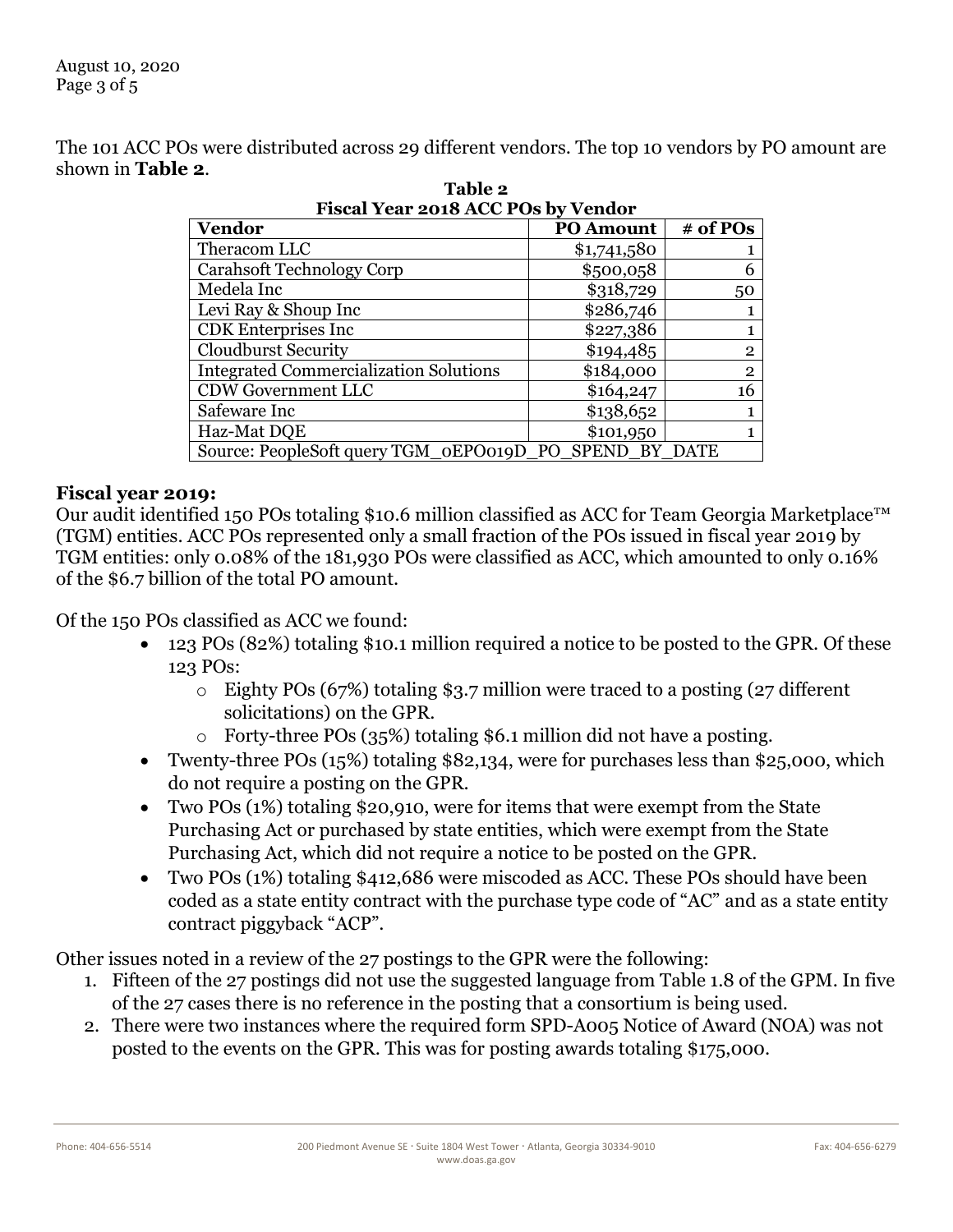3. There was one instance where the required form SPD-NI007 Notice of Intent to Utilize Consortium or Cooperative Agreement Form was not posted to the event on the GPR. This was a posting for an award totaling \$249,000.

In fiscal year 2019, 13 state entities<sup>3</sup> used the ACC purchase type code. These state entities are shown in **Table 3**.

| Fiscal Year 2019 ACC POs by Agency                |                  |                |  |
|---------------------------------------------------|------------------|----------------|--|
| <b>State Entity</b>                               | <b>PO Amount</b> | # of POs       |  |
| Public Health, Department of                      | \$6,094,040      | 68             |  |
| Transportation, Department of                     | \$1,569,016      | 14             |  |
| Juvenile Justice, Department of                   | \$1,248,989      | 15             |  |
| Labor, Department of                              | \$588,695        | Q              |  |
| Driver Services, Department of                    | \$272,896        | $\overline{2}$ |  |
| Human Services, Department of                     | \$267,223        | $\overline{2}$ |  |
| Audits and Accounts, Department of                | \$166,523        |                |  |
| Corrections, Department of                        | \$116,174        | 11             |  |
| Technical College System of Georgia               | \$96,511         |                |  |
| Community Affairs, Department of                  | \$87,302         | 3              |  |
| Community Health, Department of                   | \$64,365         |                |  |
| Community Supervision, Department of              | \$62,151         | 18             |  |
| Source: PeopleSoft query TGM_0EPO019D_PO_SPEND_BY |                  |                |  |

| Table 3                            |  |
|------------------------------------|--|
| Fiscal Year 2019 ACC POs by Agency |  |

The 150 ACC POs were distributed across 34 different vendors. The top 10 vendors by PO amount are shown in **Table 4**.

| Fiscal Year 2019 ACC POs by Vendor                     |                  |                |  |
|--------------------------------------------------------|------------------|----------------|--|
| <b>Vendor</b>                                          | <b>PO Amount</b> | $#$ of POs     |  |
| Merck Sharp & Dohme Corp                               | \$3,011,543      | 13             |  |
| Pfizer Inc                                             | \$1,930,695      |                |  |
| Aspen Aerials Inc                                      | \$871,460        |                |  |
| <b>Carahsoft Technology Corp</b>                       | \$582,254        | 8              |  |
| Glaxosmithkline                                        | \$522,100        | $\mathbf{2}$   |  |
| <b>Wescott Technology Corporation</b>                  | \$453,652        |                |  |
| Axon Enterprise Inc                                    | \$381,430        |                |  |
| <b>Watchguard Technologies</b>                         | \$353,960        |                |  |
| Medela Inc                                             | \$310,574        | 38             |  |
| <b>Hyland Software Inc</b>                             | \$272,896        | $\overline{2}$ |  |
| Source: PeopleSoft query TGM_0EPO019D_PO_SPEND_BY_DATE |                  |                |  |

**Table 4 Fiscal Year 2019 ACC POs by Vendor**

<sup>&</sup>lt;sup>3</sup> This includes Georgia Correctional Industries (GCI), which is not under our purview. GCI issued two POs in the amount of \$20,910.